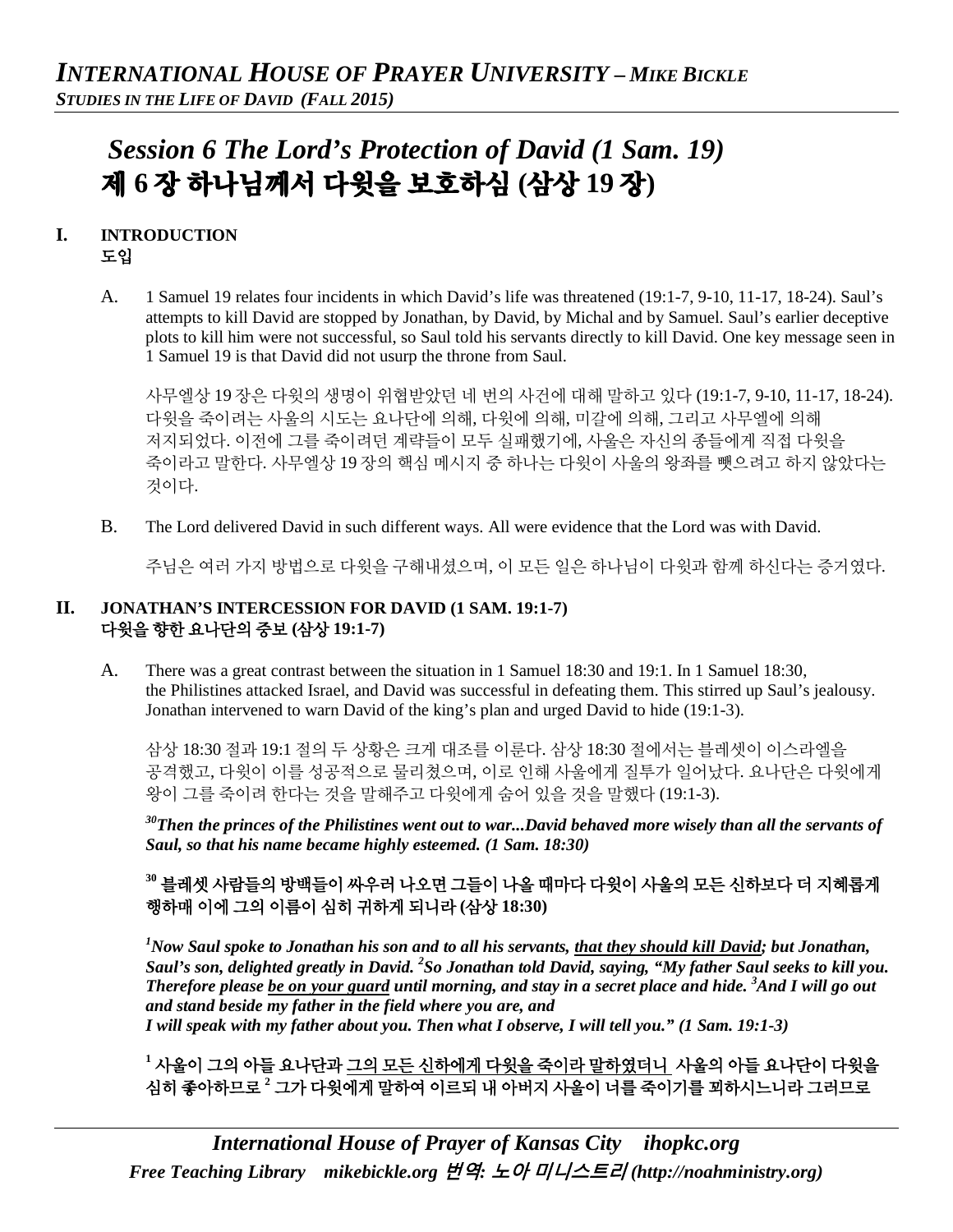# 이제 청하노니 아침에 조심하여 은밀한 곳에 숨어 있으라 **<sup>3</sup>** 내가 나가서 네가 있는 들에서 내 아버지 곁에 서서 네 일을 내 아버지와 말하다가 무엇을 보면 네게 알려 주리라 하고 **(**삼상 **19:1-3)**

B. Jonathan sought to bring reconciliation between David and the king (19:4-5). Jonathan took a bold and risky stand for David. Peacemakers work to reconcile people together; their ministry is a type of intercession. The Lord will raise up intercessors for His servants like He did for David.

요나단은 다윗과 사울 왕 사이를 화해시키려고 노력했다 (19:4-5). 요나단은 다윗을 담대하게, 위험을 감수하며 지켜줬다. 화평케 하는 자들(피스메이커)은 사람들이 서로 화해할 수 있도록 일하며, 그들의 사역은 일종의 중보와 같다. 다윗을 위해 중보자를 일으키신 것처럼, 주님은 자신의 종들을 위해 중보자들을 일으키실 것이다.

*4 Thus Jonathan spoke well of David to Saul his father, and said to him, "Let not the king sin against his servant, against David, because he has not sinned against you, and because his works have been very good toward you. 5 For he took his life in his hands and killed the Philistine, and the LORD brought about a great deliverance for all Israel. You saw it and rejoiced. Why then will you sin against innocent blood, to kill David without a cause?" 6 So Saul heeded the voice of Jonathan, and Saul swore, "As the LORD lives, he shall not be killed." 7 Then Jonathan called David, and Jonathan told him all these things. So Jonathan brought David to Saul, and he was in his presence as in times past. (1 Sam. 19:4-7)*

**<sup>4</sup>** 요나단이 그의 아버지 사울에게 다윗을 칭찬하여 이르되 원하건대 왕은 신하 다윗에게 범죄하지 마옵소서 그는 왕께 득죄하지 아니하였고 그가 왕께 행한 일은 심히 선함이니이다 **<sup>5</sup>** 그가 자기 생명을 아끼지 아니하고 블레셋 사람을 죽였고 여호와께서는 온 이스라엘을 위하여 큰 구원을 이루셨으므로 왕이 이를 보고 기뻐하셨거늘 어찌 까닭 없이 다윗을 죽여 무죄한 피를 흘려 범죄하려 하시나이까 **<sup>6</sup>** 사울이 요나단의 말을 듣고 맹세하되 여호와께서 살아 계심을 두고 맹세하거니와 그가 죽임을 당하지 아니하리라 **<sup>7</sup>** 요나단이 다윗을 불러 그 모든 일을 그에게 알리고 요나단이 그를 사울에게로 인도하니 그가 사울 앞에 전과 같이 있었더라 **(**삼상 **19:4-7)**

C. *Let the king not sin*: Jonathan took a stand urging the king not to sin as he convinced him of David's innocence and that David never wronged him, reminding him of David's good work in fighting the Philistines, saving Israel and Saul's throne, and spoke of Saul's initial joy in it.

왕은 범죄하지 마옵소서: 요나단은 왕에게 죄를 짓지 말라고 요청하며, 다윗이 결백하고 왕에게 나쁜 짓을 한 적도 없으며, 다윗이 블레셋과 싸워서 이스라엘과 사울의 보좌를 구원하는 선한 일을 행했으며, 사울도 초기에 다윗을 즐거워한 것을 기억나게 했다.

D. *Saul swore*: Saul was persuaded by Jonathan's words and took an oath not to pursue his plan to harm David. The result of this reconciliation was David being reinstated in his role in the royal court in Gibeah (18:13).

사울이 맹세하다: 사울은 요나단에 의해 설득되어서, 다윗을 죽이는 계획을 시행하지 않겠다는 맹세를 한다. 이 화해로 인해 다윗은 기브아의 궁정으로 복귀해서 다시 섬길 수 있었다 (18:13).

## **III. SAUL RENEWS HIS PLAN TO KILL DAVID (1 SAM. 19:8-10)** 사울이 다윗을 죽이기 위한 계획을 새롭게 함 **(**삼상 **19:8-10)**

A. David's military success stirred up Saul's jealousy into a murderous rage (19:8-10).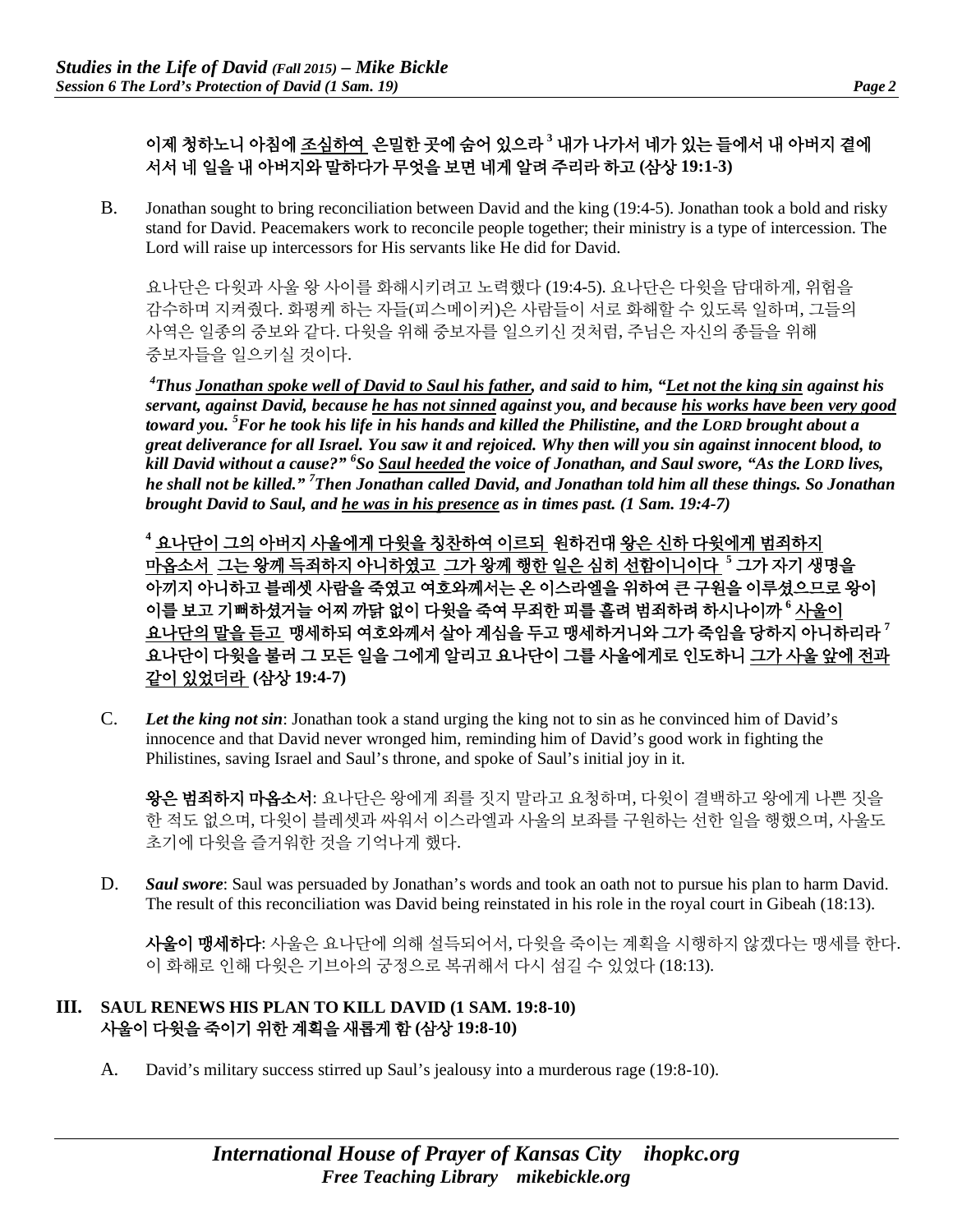다윗의 전쟁에서의 승리는 사울의 질투를 불러일으켰고, 이는 결국 다윗을 죽이고자 하는 분노로 발전했다 (19:8-10).

*8 There was war again; and David went out and fought with the Philistines, and struck them with a mighty blow, and they fled from him. <sup>9</sup>Now the distressing spirit from the LORD came upon Saul as he sat in his house with his spear in his hand. And David was playing music with his hand. 10Then Saul sought to pin David to the wall with the spear, but he slipped away from Saul's presence; and he drove the spear into the wall. So David fled and escaped that night. (1 Sam. 19:8-10)*

**<sup>8</sup>** 전쟁이 다시 있으므로 다윗이 나가서 블레셋 사람들과 싸워 그들을 크게 쳐죽이매 그들이 그 앞에서 도망하니라 **<sup>9</sup>** 사울이 손에 단창을 가지고 그의 집에 앉았을 때에 여호와께서 부리시는 악령이 사울에게 접하였으므로 다윗이 손으로 수금을 탈 때에 **<sup>10</sup>** 사울이 단창으로 다윗을 벽에 박으려 하였으나 그는 사울의 앞을 피하고 사울의 창은 벽에 박힌지라 다윗이 그 밤에 도피하매 **(**삼상 **19:8-10)**

B. *War again*: When military conflict with the Philistines broke out again, David's success stirred up Saul's jealousy with its fits of oppression and murderous rage. David's military success was another opportunity from for David to be trained and another chance for Saul to repent and have a place in God's purpose.

전쟁이 다시 있으므로: 블레셋과 다시 전쟁을 하게 되었을 때, 다윗의 승리와 성공으로 인해 사울은 질투와 함께 악령에 눌리며 살인적인 분노가 치밀어 오르게 되었다. 다윗의 전쟁에서의 승리는 다윗이 또 한번 훈련될 수 있는 기회였고, 사울이 회개하고 하나님의 목적과 계획에 설 수 있는 기회였다.

C. Often during a war like this, considerable time passes, months and maybe even a year or two. There is an ebb and flow in how God trains us. It gets intense, and then it lifts again, in cycles.

이와 같은 전쟁은 종종, 상당히 많은 시간이 소요되며 몇 달, 혹은 1, 2 년이 걸리기도 한다. 하나님께서 우리를 훈련시키시는 데에는 강도가 높아지기도 하며, 반복하며 또 다시 증가하기도 하며 주기적인 변화가 있다.

D. *The distressing spirit*: After the reconciliation in 19:1-7, the news of another Davidic victory opened the door for an evil spirit to afflict Saul again.

악령이 접하였으므로: 19:1-7 절의 화해 후에도, 다윗이 또 승리했다는 소식에 사울은 악한 영에 또 다시 공격할 수 있는 문을 열어주었다.

E. *Playing music*: David was employed again as a musician in the royal court and in Saul's very house. David was so successful on the battlefield that some might have wondered why he continued playing for Saul. David was restored to king's court and brought his guitar just in case Saul got that "strange look."

수금을 탈 때에: 다윗은 다시 궁의 음악사로 고용되어 사울의 집에서 연주를 했다. 다윗은 전장에서 너무 성공적이었기에, 그가 왜 계속 사울을 위해 악기를 연주했는지 궁금해하는 사람도 있을 것이다. 다윗은 왕궁으로 복귀하며, 사울이 또 자신을 "이상하게 쳐다볼 경우"를 대비해서 자신의 악기를 가져갔다.

F. *David escaped*: Saul tried to pin David to the wall (19:10). This time David refused to remain in Saul's presence to give him a second opportunity. David first went home and later escaped.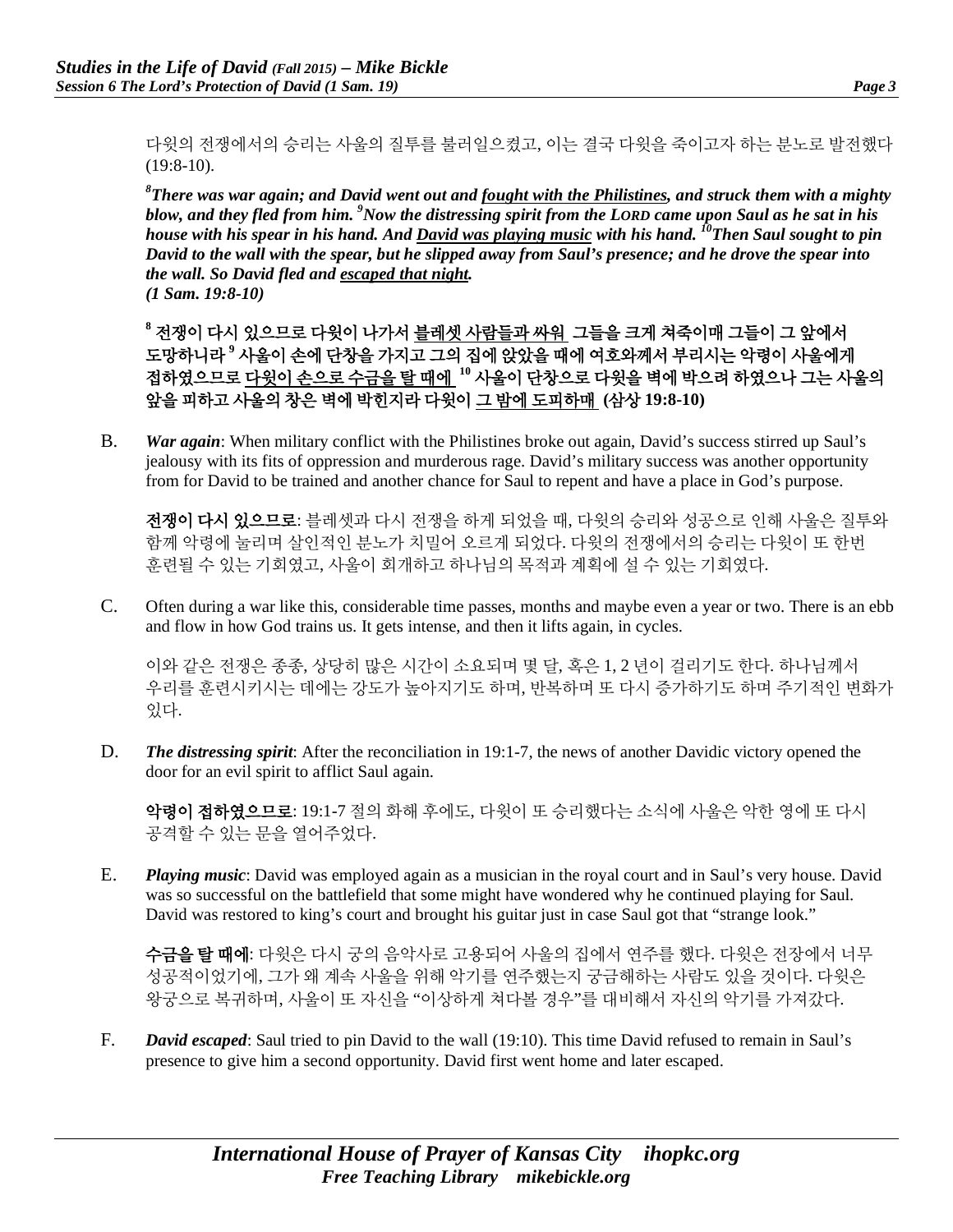다윗이 도피하매: 사울은 다윗을 벽에 꽂아버리려 했다 (19:10). 이번에는 다윗이 사울 앞에 계속 있지 않았기에, 사울이 두 번째 창을 던지는 일은 없었다. 다윗은 집으로 먼저 갔으며, 이후에는 도망을 갔다.

## **IV. MICHAL RESCUES DAVID FROM SAUL (19:11-17)** 미갈이 다윗을 사울로부터 구해냄 **(**삼상 **19:11-17)**

A. David fled the royal court, returning to his residence. Saul sent his servants to murder him (19:11). They surrounded David's house and waited till daylight, rather than enter the house and risk killing someone in one of the royal households or allowing David to escape in the dark. With the doors securely guarded, David escaped through a window (19:12).

다윗은 왕궁에서 탈출해서 자신의 집으로 돌아왔다. 사울은 자신의 그를 죽이도록 전령들을 보냈다 (19:11). 그들은 다윗의 집을 포위하고 밝아질 때까지 기다렸다. 이는 그들은 집으로 들어가서 실수로 다른 왕족을 죽이는 일이 발생하거나 다윗이 밤을 틈타 도망가지 않도록 하기 위함이었다. 이들이 문을 철저히 지키고 있었기에, 다윗은 창문을 통해 탈출했다 (19:12).

*11Saul also sent messengers to David's house to watch him and to kill him in the morning. And Michal, David's wife, told him, saying, "If you do not save your life tonight, tomorrow you will be*  killed." <sup>12</sup>So Michal let David down through a <u>window</u>. And he went and fled and <u>escaped</u>.<br><sup>13</sup>And Michal took an image and laid it in the bed, put a cover of goats' hair for his head, and covered it *with clothes. 14So when Saul sent messengers to take David, she said, "He is sick." 15Then Saul sent the messengers back to see David, saying, "Bring him up to me in the bed, that I may kill him." 16And when the messengers had come in, there was the image in the bed, with a cover of goats' hair for his head. 17Then Saul said to Michal, "Why have you deceived me like this, and sent my enemy away, so that he has escaped?" Michal answered Saul, "He said to me, 'Let me go! Why should I kill you?' " (1 Sam. 19:11-17)*

**<sup>11</sup>** 사울이 전령들을 다윗의 집에 보내어 그를 지키다가 아침에 그를 죽이게 하려 한지라 다윗의 아내 미갈이 다윗에게 말하여 이르되 당신이 이 밤에 당신의 생명을 구하지 아니하면 내일에는 죽임을 당하리라 하고 **<sup>12</sup>** 미갈이 다윗을 창에서 달아 내리매 그가 피하여 도망하니라 **<sup>13</sup>** 미갈이 우상을 가져다가 침상에 누이고 염소 털로 엮은 것을 그 머리에 씌우고 의복으로 그것을 덮었더니 **<sup>14</sup>** 사울이 전령들을 보내어 다윗을 잡으려 하매 미갈이 이르되 그가 병들었느니라 **<sup>15</sup>** 사울이 또 전령들을 보내어 다윗을 보라 하며 이르되 그를 침상째 내게로 들고 오라 내가 그를 죽이리라 **<sup>16</sup>** 전령들이 들어가 본즉 침상에는 우상이 있고 염소 털로 엮은 것이 그 머리에 있었더라 **<sup>17</sup>** 사울이 미갈에게 이르되 너는 어찌하여 이처럼 나를 속여 내 대적을 놓아 피하게 하였느냐 미갈이 사울에게 대답하되 그가 내게 이르기를 나를 놓아 가게 하라 어찌하여 나로 너를 죽이게 하겠느냐 하더이다 하리라 **(**삼상 **19:11-17)**

B. *Sent messengers to David's house*: In demonic fury Saul sent men to kill David (19:11). In so doing, Saul was becoming open about his plan to murder David. In the morning when David was suspecting no danger, they were to slay him.

전령들을 다윗의 집에 보내어: 악한 분노에 사로잡힌 사울은 전령을 보내어 다윗을 죽이려고 했다 (19:11). 사울은 다윗을 죽이기 위한 계획을 시작하고 있었다. 그들은 다윗이 아무런 위협을 의심하지 못할 아침에 그를 죽이려고 했다.

C. *Image in the bed*: Michal put an idol under the blankets to deceive Saul's men. It was a wooden block with head and shoulders shaped to represent a person. The superstitious belief was that they brought good luck to the house. More correctly, she put "a goat's skin around its head" to appear from a distance like a man s hair.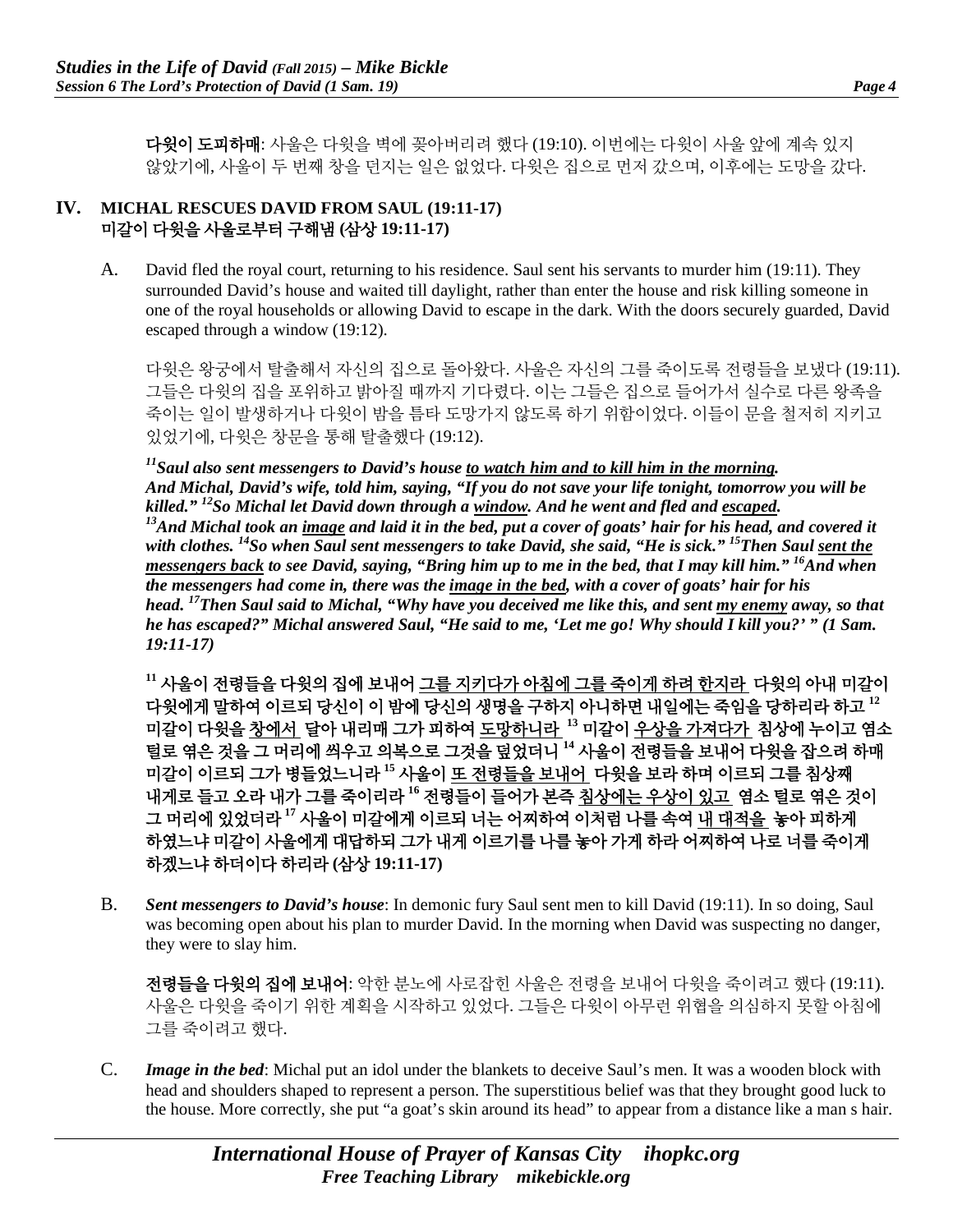**침상에는 우상이 있고**: 미갈은 이불 속에 우상을 넣어서 사울의 전령들을 속였다. 이 우상은 머리와 어깨부분까지 있어서 인간의 모습을 한 것이었으며, 이때는 이것이 집에 행운을 가져다 준다는 미신적인 믿음이 있었다. 위 구절을 더 정확하게 표현하면 미갈은 "염소 털로 머리를 감싸서" 멀리서 보면 사람의 머리처럼 보이게 했다.

D. **She said, "He is sick":** She would not let any disturb David. Her intention was to give David more time to escape.

그가 병들었느니라: 미갈은 아무도 다윗을 건드리지 못하게 했다. 이는 그녀가 다윗이 도망갈 시간을 더 벌기 위한 것이었다.

E. *Bring him up to me in the bed*: Saul, resolute to finish his plan, commanded them to bring David "in his bed" (v. 15). He ordered them to arrest David and bring him to Saul.

그를 침상째 내게로 들고 오라: 사울은 자신의 계획을 끝내버리기 위해, 전령들에게 다윗을 "침대 째" 가지고 오라고 명령했다 (15 절). 그는 그들에게 다윗을 체포해서 자신에게 데려올 것을 명령했다.

F. *Why have you deceived me?* Saul demanded an answer as to why Michal deceived his men, allowing his enemy David to escape. She answered him with another lie saying that David threatened her life. This was the sort of claim that Saul could use, claiming that since David threatened the royal household, then he deserved to be put to death.

너는 어찌하여 이처럼 나를 속여: 사울은 미갈이 왜 자신의 전령들을 속여서, 자신의 대적인 다윗을 도망가게 했는지의 답을 요구했다. 그녀는 다윗이 자신을 죽이겠다고 위협했다는 거짓말을 했다. 이는 다윗이 왕가의 일족을 위협했다는 이유로 사울이 다윗을 죽일 수 있는 근거가 되었다.

G. *My enemy*: Saul's judgment was so clouded with jealousy that he could only see David as his enemy. *My enemy*–the truth was that no one served Saul like David. Saul in his jealousy could not see David as anything but an enemy. Jealousy produces that kind of blindness.

내 대적: 사울의 판단은 질투로 가득 차 있어서 다윗을 적으로밖에 보지 못했다. "내 대적" – 사실은 다윗과 같이 사울을 섬긴 자가 없다. 사울은 질투심에 불타서 다윗을 대적으로밖에 보지 못했다. 질투심은 눈을 멀게 한다.

H. *Window*: Michal let David down through a window (Josh. 2:15; Acts 9:25; 2 Cor. 11:32-33).

창에서: 미갈은 다윗을 창문으로 내려줬다 (수 2:15; 행 9:25; 고후 11:32-33).

### **V. DAVID FLED TO SAMUEL AT RAMAH (1 SAM. 19:18-24)** 다윗이 라마의 사무엘에게 도망감 **(**삼상 **19:18-24)**

A. David escaped from Gibeah to stay with Samuel in Ramah (19:18-19), about twenty miles from Gibeah. David wanted counsel from the prophet who anointed him to be the future king.

다윗은 기브아에서 도망해서 사무엘과 함께 라마에 머물렀으며 (19:18-19), 이는 기브아에서 20 마일 정도 떨어진 곳이었다. 다윗은 자신을 미래의 왕으로 기름 부은 선지자에게 조언을 듣기를 원했다.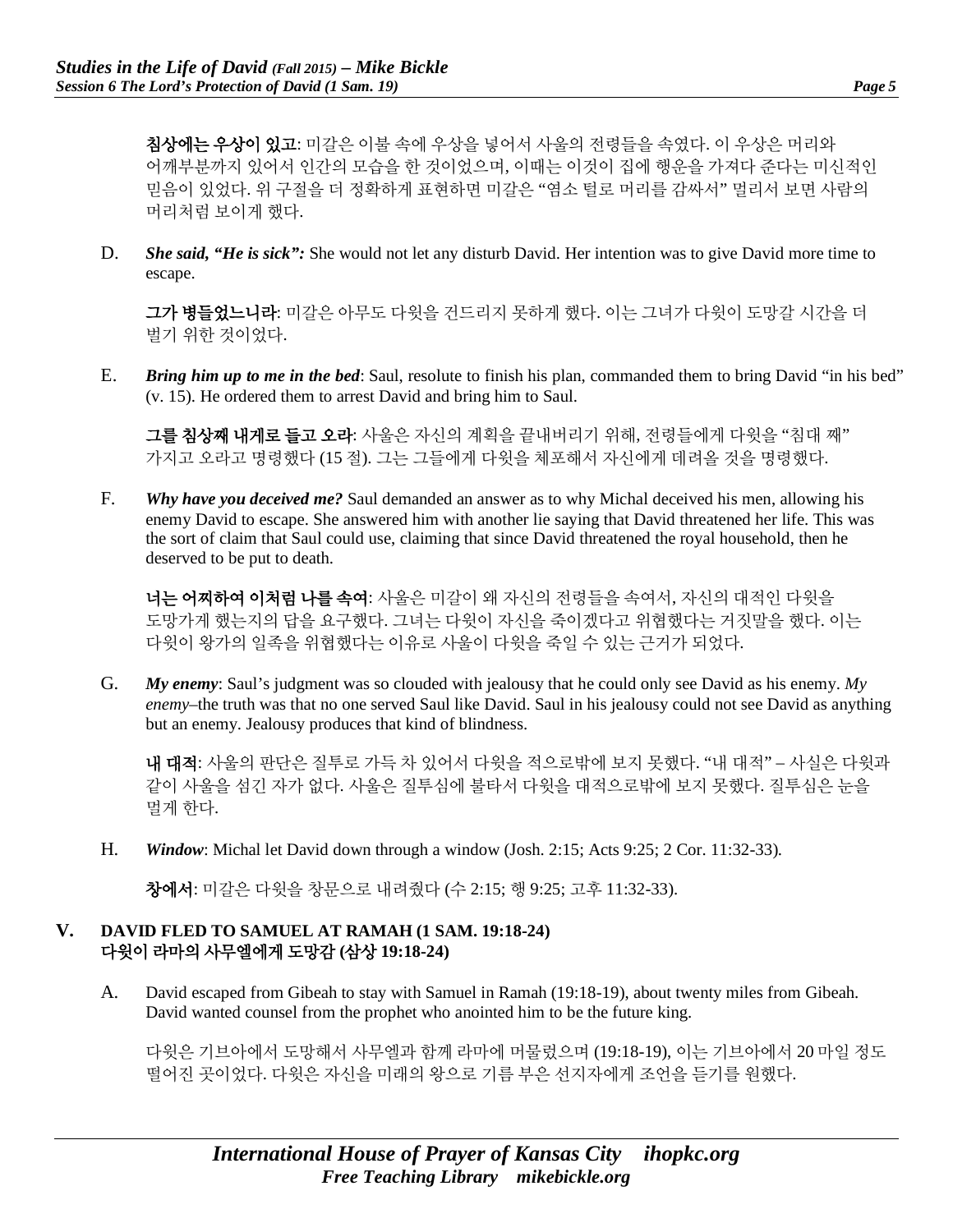*18So David fled and escaped, and went to Samuel at Ramah, and told him all that Saul had done to him. And he and Samuel went and stayed in Naioth.* <sup>19</sup>Now it was told Saul, saying, "Take note, *David is at Naioth in Ramah!" (1 Sam. 19:18-19)*

**<sup>18</sup>** 다윗이 도피하여 라마로 가서 사무엘에게로 나아가서 사울이 자기에게 행한 일을 다 전하였고 다윗과 사무엘이 나욧으로 가서 살았더라 **<sup>19</sup>** 어떤 사람이 사울에게 전하여 이르되 다윗이 라마 나욧에 있더이다 하매 **(**삼상 **19:18-19)**

B. *David fled*: David never again appeared in Saul's court. At this time David began years of wandering as an outlaw and fugitive from the intense pursuit by Saul with 3,000 soldiers.

다윗이 도피하여: 다윗은 사울의 궁정에 다시는 나타나지 않았다. 다윗은 이제 불법을 저지르고 도망을 다니며 방랑하는 시기로 들어섰으며, 사울과 3,000 명의 병사들에게 쫓기는 신세가 되어버렸다.

C. *The city of Ramah*: This city was the birthplace of Samuel as well as the place he was buried (25:1; 28:3). It was the city where the elders demanded a king (8:4). From Ramah, Samuel went on circuit annually to judge Israel visiting Bethel, Gilgal, and Mizpah (7:16). Saul probably met Samuel in this city (9:6, 10).

라마: 이 도시는 사무엘이 태어났을 뿐 아니라, 그가 묻힌 장소이기도 하다 (25:1; 28:3). 이곳은 장로들이 왕을 요구한 장소이기도 하다 (8:4). 사무엘은 해마다 라마에서 시작해서 베델, 길갈, 미스바 등 이스라엘을 돌며 다스렸다 (7:16). 사울은 아마도 이 도시에서 사무엘을 만났을 것이다 (9:6, 10).

D. *Naioth*: Naioth is not a city; the Hebrew word signifies *dwellings* or *habitations* or *lodgings*, referring to a religious compound near Ramah. These "dwellings" were used for the school of prophets over which Samuel presided. That is, somewhere near to Ramah were buildings that housed young men, called "sons of the prophets," not because their fathers were prophets, but because they were under the training of a mature prophet.

나욧: 나욧은 도시의 이름이 아니다. 이 단어는 처소 또는 머물 곳을 말하며, 라마 근처의 종교 시설을 말한다. 이 "처소"는 사무엘이 관장하고 있었던 선지자들의 학교로 사용되던 곳이다. 즉, 라마 근처 어딘가에 "선지자의 아들들(역주: 한글 KJV, 왕상 20:35, "선지자의 아들들")"이라 불리는 젊은이들이 머물렀던 건물이 있었다. 이는 그들의 아비가 선지자라서가 아니라, 그들이 성숙한 선지자 아래에서 훈련을 받고 있었기 때문이다.

E. Samuel was the founder and leader of this school. He invested much of his time to train others. They are reported to have chanted psalms and formed choirs.

사무엘은 이 학교의 설립자이자 지도자였다. 그는 다른 이들을 훈련하기 위해 많은 시간을 투자했다. 그들은 시편 노래를 부르며 찬양대를 조직했던 것으로 전해진다.

F. There are three possible locations of Ramah—Ramah which was about 20 miles away from Gibeah; Ramah which was about three miles south of Bethlehem; and Ramah (Rumah) in Israel's far north.

라마로 추정되는 곳은 세 군데가 있다 – 기브아에서 20 마일 정도 떨어진 라마; 베들레헴 남쪽으로 3 마일 떨어진 라마; 이스라엘 북단의 라마 (루마, Rumah).

G. *Told him*: Reports of David's location came to Saul, who sent men to arrest his son-in-law (19:19).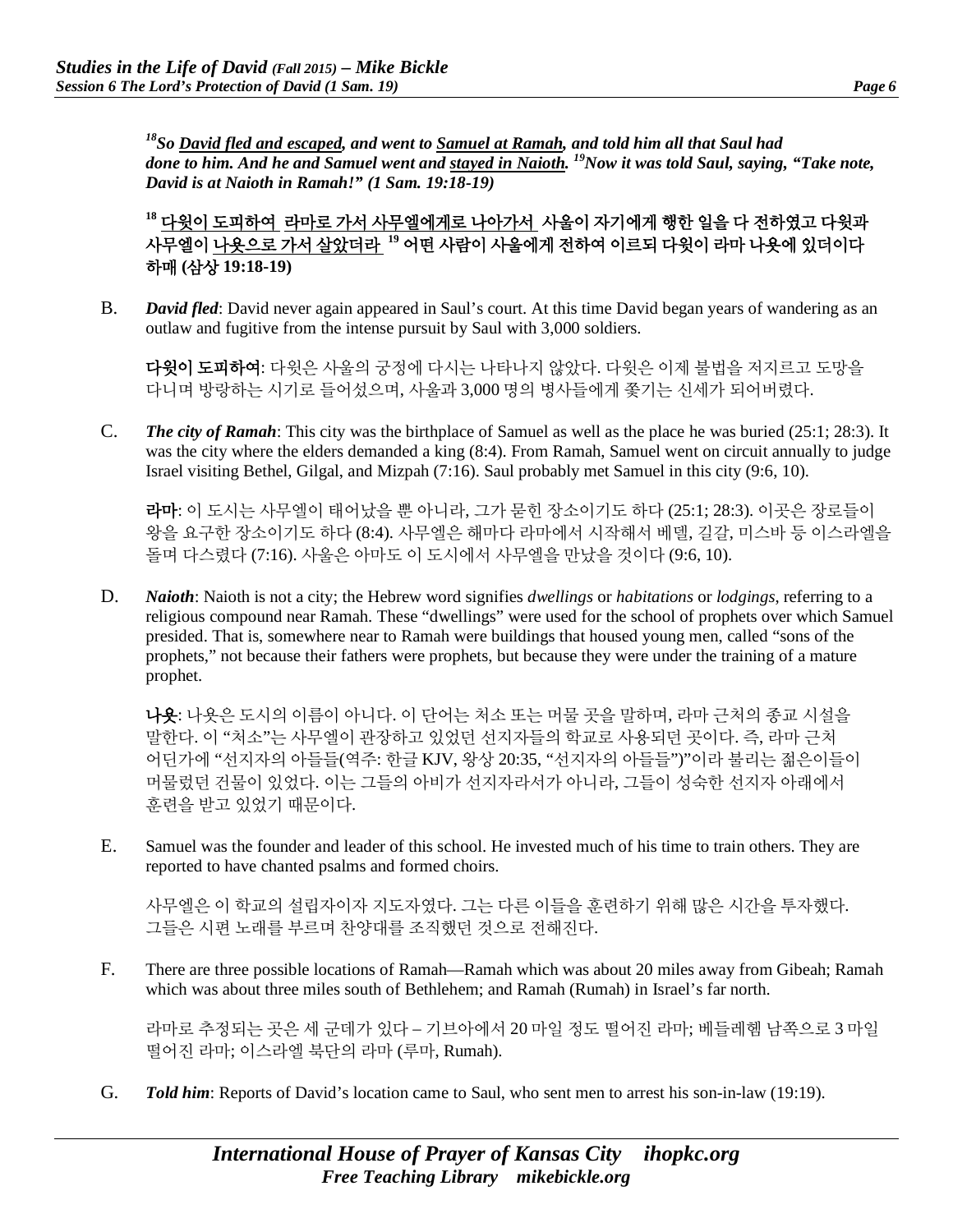사울에게 전하여 이르되: 사울이 자신의 사위를 체포해오라고 보낸 사람들은 다윗의 위치를 알아내서 사울에게 왔다 (19:19).

H. The Lord intervened as the Spirit hindered the servants that Saul sent to arrest David (19:18-24).

성령 하나님께서는 사울이 다윗을 잡아오라고 보낸 이 전령들을 방해하셨다 (19:18-24).

*20Then Saul sent messengers to take David. When they saw the group of prophets prophesying, and Samuel standing as leader over them, the Spirit of God came upon the messengers of Saul, and they also prophesied. 21When Saul was told, he sent other messengers, and they prophesied likewise. Then Saul sent messengers again the third time, and they prophesied also.* <sup>22</sup>Then he *[Saul] also went to Ramah, and messengers again the third time, and they prophesied also.* <sup>22</sup>Then he *[Saul] also went to Ramah, and came to the great well that is at Sechu. So he asked, and said, "Where are Samuel and David?" And someone said, "Indeed they are at Naioth in Ramah."*

*23So he went there to Naioth in Ramah. Then the Spirit of God was upon him also, and he went on and prophesied until he came to Naioth in Ramah. 24And he also stripped off his clothes and prophesied before Samuel in like manner, and lay down naked all that day and all that night. (1 Sam. 19:20-24)*

**<sup>20</sup>** 사울이 다윗을 잡으러 전령들을 보냈더니 그들이 선지자 무리가 예언하는 것과 사무엘이 그들의 수령으로 선 것을 볼 때에 하나님의 영이 사울의 전령들에게 임하매 그들도 예언을 한지라 **<sup>21</sup>** 어떤 사람이 그것을 사울에게 알리매 사울이 다른 전령들을 보냈더니 그들도 예언을 했으므로 사울이 세 번째 다시 전령들을 보냈더니 그들도 예언을 한지라 **<sup>22</sup>** 이에 사울도 라마로 가서 세구에 있는 큰 우물에 도착하여 물어 이르되 사무엘과 다윗이 어디 있느냐 어떤 사람이 이르되 라마 나욧에 있나이다 **<sup>23</sup>** 사울이 라마 나욧으로 가니라 하나님의 영이 그에게도 임하시니 그가 라마 나욧에 이르기까지 걸어가며 예언을 하였으며 **<sup>24</sup>** 그가 또 그의 옷을 벗고 사무엘 앞에서 예언을 하며 하루 밤낮을 벗은 몸으로 누웠더라 그러므로 속담에 이르기를 사울도 선지자 중에 있느냐 하니라 **(**삼상 **19:20-24)**

I. Saul's servants were sent to arrest David. They saw Samuel and group of prophets prophesying. Before they could search for David, they were absorbed into the group and compelled by the Spirit to prophesy. The Spirit who anointed David for kingship now saved David for that divine assignment. Saul lay naked before Samuel for a full day, giving David a chance to escape.

사울은 다윗을 체포하기 위해 종들을 보냈다. 그들은 사무엘과 선지자들의 무리가 예언하고 있는 것을 보았다. 그들이 다윗을 찾아 수색하기도 전에, 그들은 이 그룹에 흡수되어 성령님에 의해 강권적으로 예언을 하기 시작했다. 다윗을 왕으로 기름 부으신 성령님은 여기서 다윗이 하나님께서 맡기신 일을 해낼 수 있도록 그를 구원해내고 계신다. 사울은 하루 온 종일 사무엘 앞에서 벌거벗고 있었으며, 다윗은 도망을 갈 수 있었다.

J. *Leadership lesson*: The servant of God is immortal until God's work is done.

리더십 강의: 하나님의 종은 하나님의 일이 끝나기 전에는 죽지 않는다.

K. David's cry to God on this occasion is written for us in Psalm 59.

이 때에 하나님을 향한 다윗의 부르짖음은 시편 59 편에 기록되어 있다.

*1 Deliver me from my enemies, O my God; Defend me from those who rise up against me… 3 For look, they lie in wait for my life; the mighty gather against me, not for my transgression nor for my*